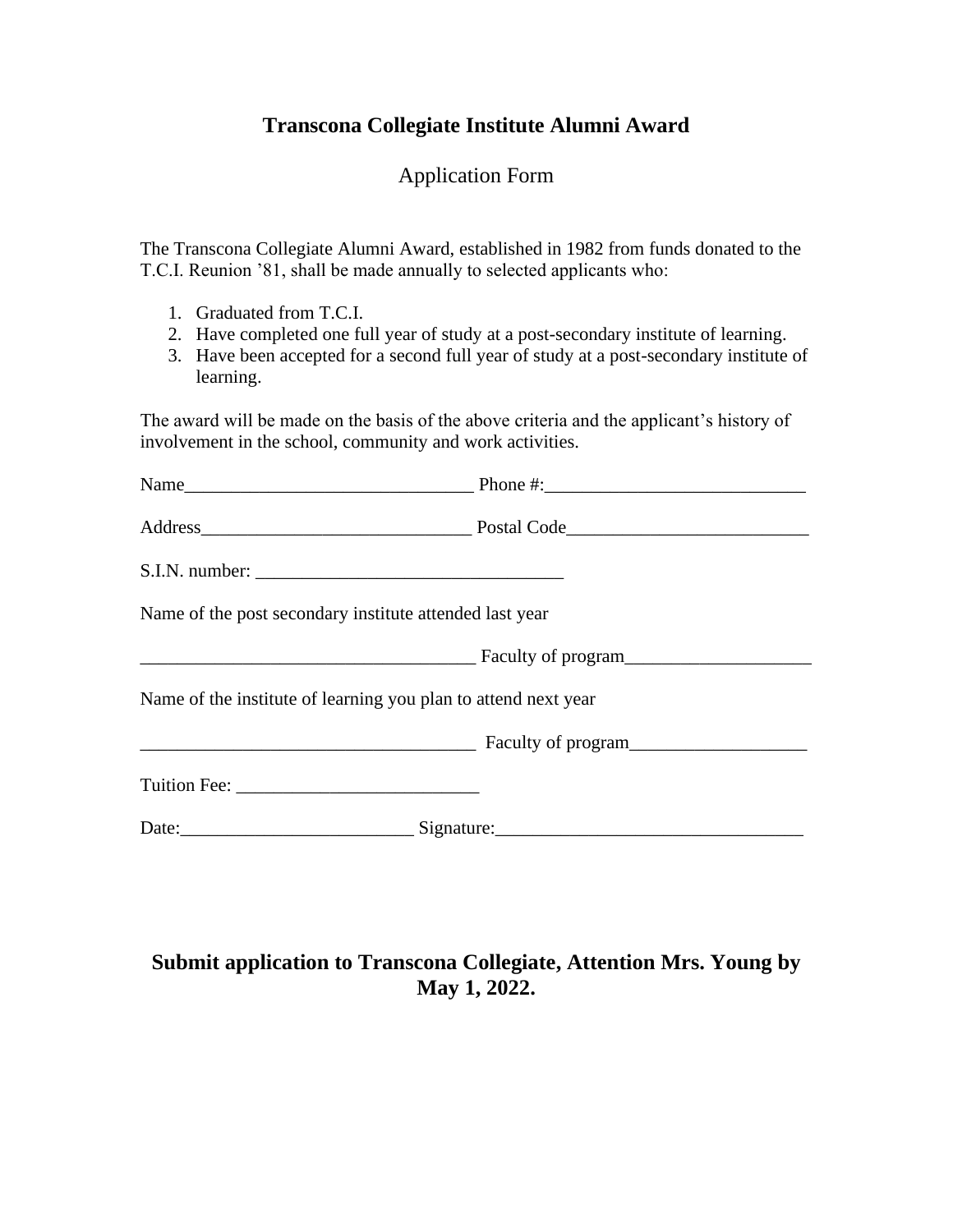In each of the following show involvement by year up to and including the present year. For example, 2012, 2013… with emphasis on the past year.

A. In the past 5 years, I have been involved in the following school/post secondary activities: (elected position, committee member, school projects and activities, teams, other extra curricular).

\_\_\_\_\_\_\_\_\_\_\_\_\_\_\_\_\_\_\_\_\_\_\_\_\_\_\_\_\_\_\_\_\_\_\_\_\_\_\_\_\_\_\_\_\_\_\_\_\_\_\_\_\_\_\_\_\_\_\_\_\_\_\_\_\_\_\_\_\_\_\_\_

\_\_\_\_\_\_\_\_\_\_\_\_\_\_\_\_\_\_\_\_\_\_\_\_\_\_\_\_\_\_\_\_\_\_\_\_\_\_\_\_\_\_\_\_\_\_\_\_\_\_\_\_\_\_\_\_\_\_\_\_\_\_\_\_\_\_\_\_\_\_\_\_

\_\_\_\_\_\_\_\_\_\_\_\_\_\_\_\_\_\_\_\_\_\_\_\_\_\_\_\_\_\_\_\_\_\_\_\_\_\_\_\_\_\_\_\_\_\_\_\_\_\_\_\_\_\_\_\_\_\_\_\_\_\_\_\_\_\_\_\_\_\_\_\_

Name, title, phone number of person(s) who will verify this involvement.

B. Transcona community activities (church youth groups, community groups, volunteer activities).

\_\_\_\_\_\_\_\_\_\_\_\_\_\_\_\_\_\_\_\_\_\_\_\_\_\_\_\_\_\_\_\_\_\_\_\_\_\_\_\_\_\_\_\_\_\_\_\_\_\_\_\_\_\_\_\_\_\_\_\_\_\_\_\_\_\_\_\_\_\_\_\_

\_\_\_\_\_\_\_\_\_\_\_\_\_\_\_\_\_\_\_\_\_\_\_\_\_\_\_\_\_\_\_\_\_\_\_\_\_\_\_\_\_\_\_\_\_\_\_\_\_\_\_\_\_\_\_\_\_\_\_\_\_\_\_\_\_\_\_\_\_\_\_\_

\_\_\_\_\_\_\_\_\_\_\_\_\_\_\_\_\_\_\_\_\_\_\_\_\_\_\_\_\_\_\_\_\_\_\_\_\_\_\_\_\_\_\_\_\_\_\_\_\_\_\_\_\_\_\_\_\_\_\_\_\_\_\_\_\_\_\_\_\_\_\_\_

\_\_\_\_\_\_\_\_\_\_\_\_\_\_\_\_\_\_\_\_\_\_\_\_\_\_\_\_\_\_\_\_\_\_\_\_\_\_\_\_\_\_\_\_\_\_\_\_\_\_\_\_\_\_\_\_\_\_\_\_\_\_\_\_\_\_\_\_\_\_\_\_

\_\_\_\_\_\_\_\_\_\_\_\_\_\_\_\_\_\_\_\_\_\_\_\_\_\_\_\_\_\_\_\_\_\_\_\_\_\_\_\_\_\_\_\_\_\_\_\_\_\_\_\_\_\_\_\_\_\_\_\_\_\_\_\_\_\_\_\_\_\_\_\_

\_\_\_\_\_\_\_\_\_\_\_\_\_\_\_\_\_\_\_\_\_\_\_\_\_\_\_\_\_\_\_\_\_\_\_\_\_\_\_\_\_\_\_\_\_\_\_\_\_\_\_\_\_\_\_\_\_\_\_\_\_\_\_\_\_\_\_\_\_\_\_\_

\_\_\_\_\_\_\_\_\_\_\_\_\_\_\_\_\_\_\_\_\_\_\_\_\_\_\_\_\_\_\_\_\_\_\_\_\_\_\_\_\_\_\_\_\_\_\_\_\_\_\_\_\_\_\_\_\_\_\_\_\_\_\_\_\_\_\_\_\_\_\_\_

Name, title, phone number of person(s) who will verify this involvement.

C. Community activities outside of Transcona

Name, title, phone number of person(s) who will verify this involvement.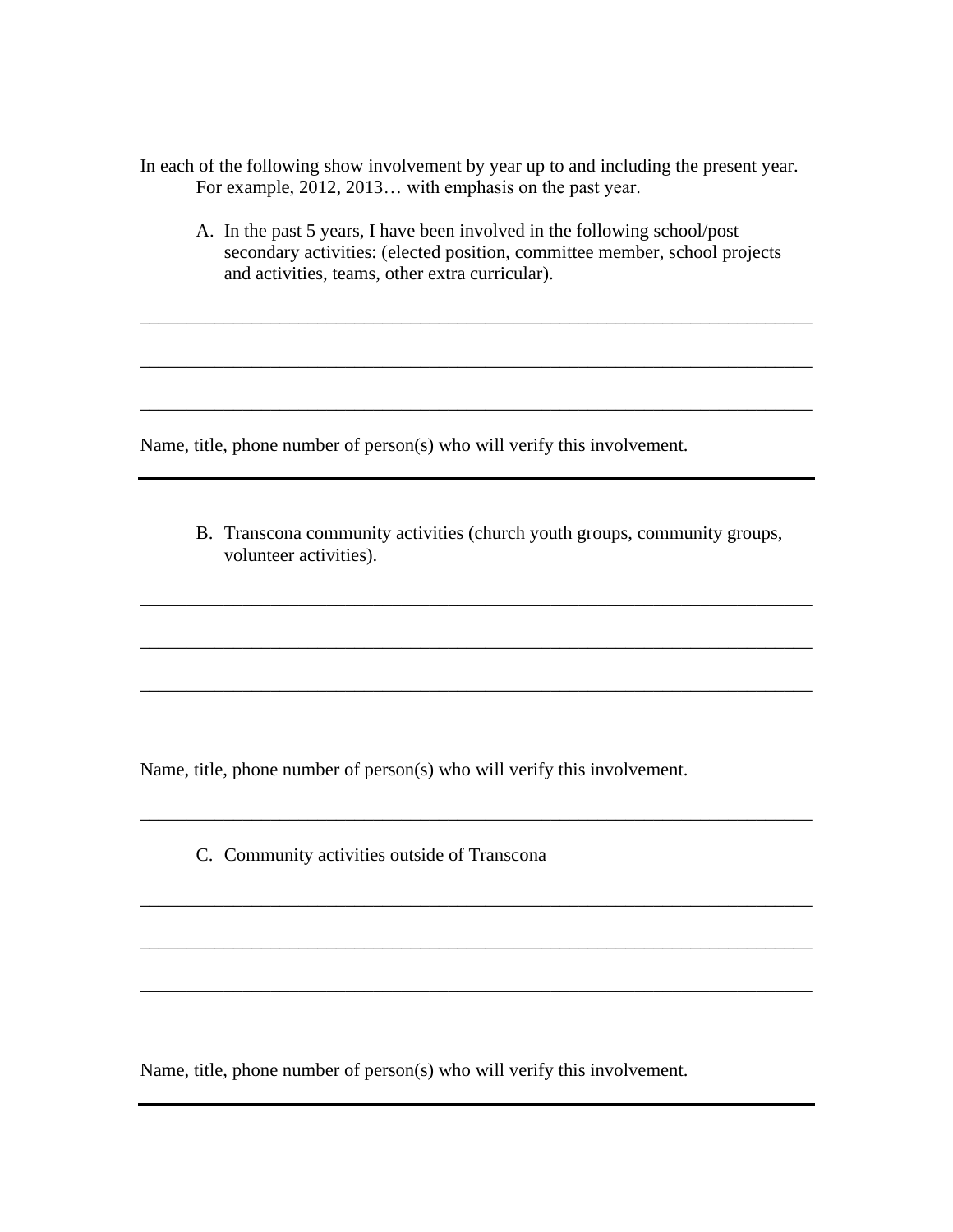D. Description of paid work activity: If you have worked full or part time describe the type of work and the number of hours/week.

Name, title, phone number of person(s) who will verify this involvement.

E. Special awards or recognition that you have received for recent involvements:

Include proof of standing for your first year post secondary marks

Additional comments related to this application: